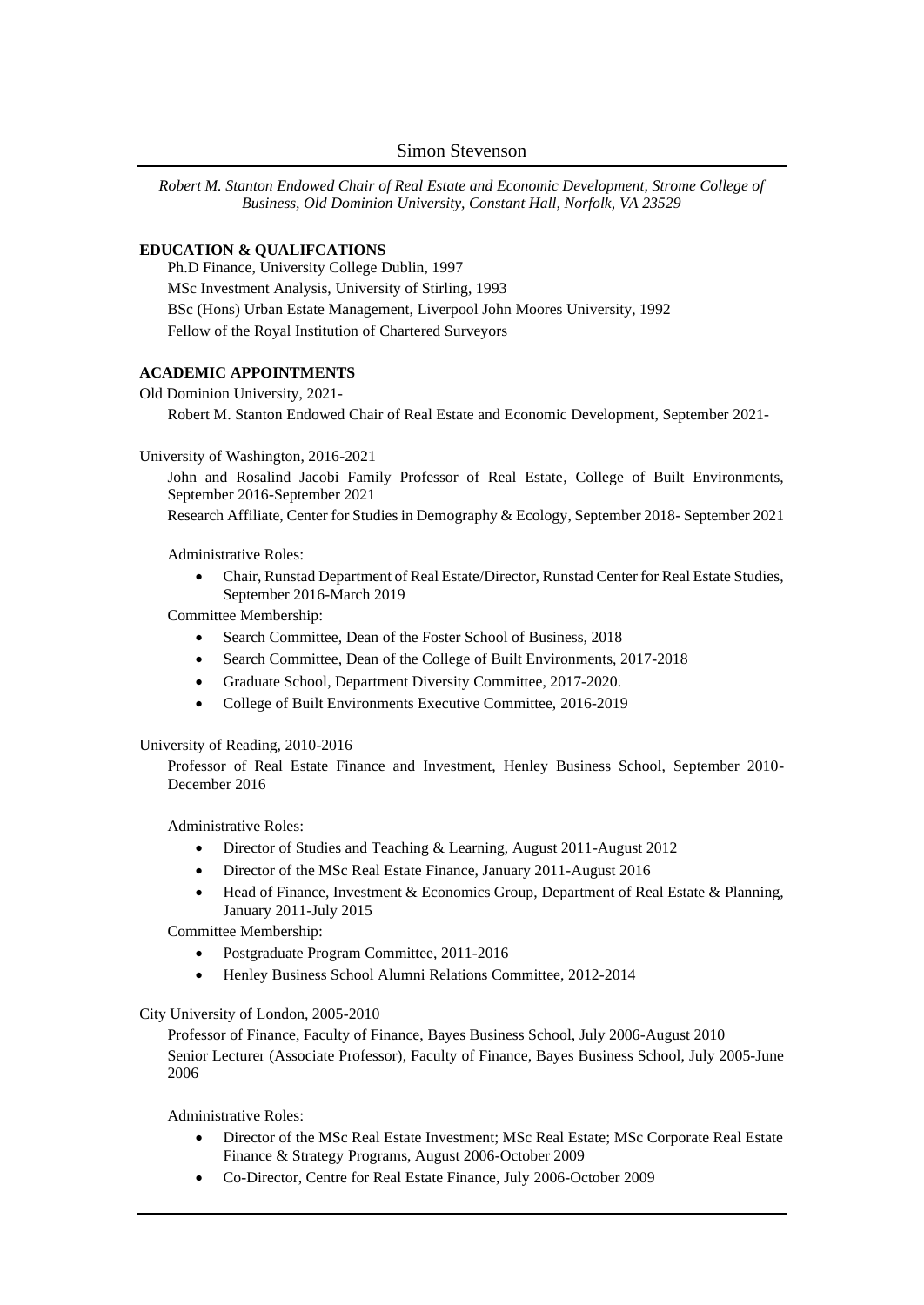Committee Membership:

- Member of the Bayes Business School Strategy Task Force, 2007-2008
- Member of Specialist Masters Program Committee, 2006-2009

University College Dublin, 1994-2005

Senior Lecturer (Associate Professor), Department of Banking & Finance, Smurfit School of Business, September 2002-June 2005

Lecturer (Assistant Professor), Department of Banking & Finance, Smurfit School of Business, February 1999-September 2002

Research Fellow/Research Assistant, Centre for Financial Markets, November 1994-February 1999

Administrative Roles:

- Director of the Centre for Real Estate Research, April 2002- June 2005
- Director of the Masters of Business Studies Program, July 2000-September 2004
	- o Umbrella Program incorporating specialist Masters in: e-commerce; Finance; Human Resource Management; International Business; International Marketing; Management Consulting; Management Information Systems; Management & Organizational Behavior; Marketing Management; Quantitative Finance; Strategic Management & Planning; Supply Chain Management; Travel & Tourism Management;
- Director of the Graduate Diploma Programs in Business Studies, Information Technology and Entrepreneurial Studies, June 1999-September 2000 and Interim Director January-June 2002

### **Visiting Positions**

Distinguished Visiting Professor, Hang Lung Center for Real Estate, Tsinghua University, dates tbc, delayed due to Coronavirus pandemic.

Visiting Professor of Finance, University of Adelaide, July-November 2010

Visiting Professor, University of Auckland, July-August 2008

Visiting Professor of Finance, EDHEC Business School, 2006-2008

Research Associate, Centre for Financial Markets, University College Dublin, July 2005-present Visiting Research Fellow, Faculty of Finance, City University of London, May 2004-June 2005 Research Associate, Urban Institute of Ireland, October 2001-June 2005

Visiting Lecturer, Centro de Estudios Superiores, Universitarios de Galicia, February-June 1997

### **RESEARCH**

### **Journal Papers**

- 1. "Housing Affordability in a Resource Rich Economy: The Case of Kuwait", (with Abdullah Adel Alfalah, Eamonn D'Arcy & Steffen Heinig), *International Journal of Housing Markets & Analysis*, forthcoming.
- 2. "Modelling Housing Market Fundamentals and the Response to Economic and Political Events: Empirical Evidence from Kuwait", (with Abdullah Adel Alfalah, Eamonn D'Arcy & Steffen Heinig), *International Journal of Housing Markets & Analysis*, forthcoming.
- 3. "The Portfolio Advantages of Sukuk: Dynamic Correlations between Bonds and Sukuk", (with Abdullah Adel Alfalah & Eamonn D'Arcy), *Journal of Asian Finance, Economics and Business*, 2022, 9:4, 13-28.
- 4. "EU Housing Markets Before Financial Crisis of 2008: The Role of Institutional Factors and Structural Breaks", (with Antonio Miguel Martins, Ana Paula Serra & Francisco Vitorino Martins), *Journal of Housing and the Built Environment*, 2021, 36, 867-899.
- 5. "House Price Dynamics and Bank Herding: European Empirical Evidence", (with Antonio Miguel Martins, Ana Paula Serra & Francisco Vitorino Martins), *Journal of Real Estate Research*, 2020, 42:3, 365-396.
- 6. "Interest Rate Sensitivity in European Public Real Estate Markets", (with Alexey Akimov & Chyi Lin Lee), *Journal of Real Estate Portfolio Management*, 2019, 25:2, 138-150.
- 7. "Determinants of Real Estate Bank Profitability", (with Antonio Miguel Martins & Ana Paula Serra), *Research in International Business and Finance*, 2019, 49, 282-300.
- 8. "The Risk and Return of Private Equity Real Estate Funds", (with Kieran Farrelly), *Global Finance Journal*, 2019, 42, 1-13.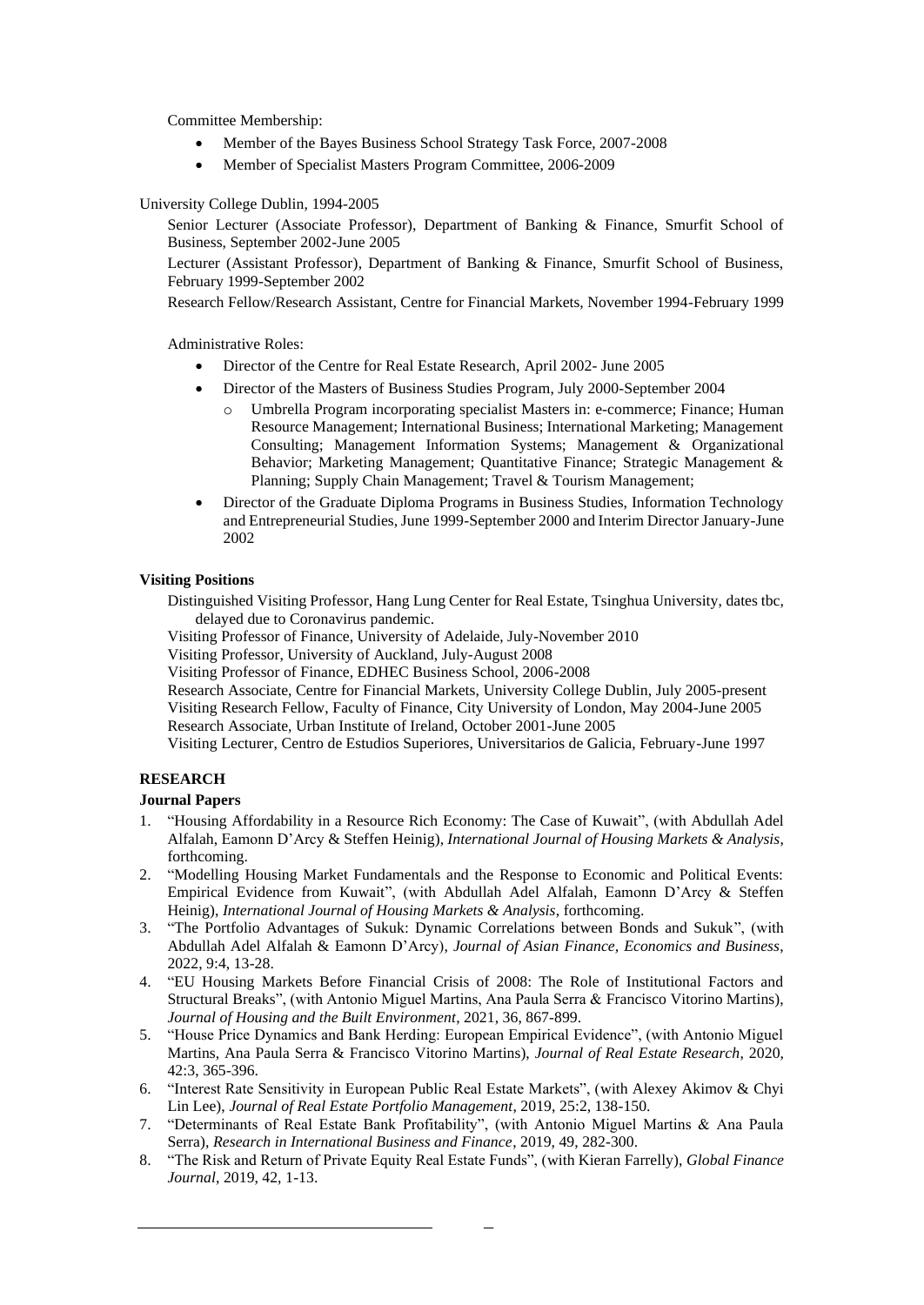- 9. "Residential Property Loans and Bank Performance during Property Price Booms: Evidence from Europe", (with Antonio Miguel Martins, Ana Paula Serra & Francisco Vitorino Martins), *Annals of Economics and Finance*, 2019, 20:1, 247-295.
- 10. "Optimal Composition of Hybrid/Blended Real Estate Portfolios", (with Frank Ametefe & Steven Devaney), *Journal of Property Investment & Finance*, 2019, 37:1, 20-41.
- 11. "A Comparative Analysis of the Accuracy and Uncertainty in Real Estate and Macroeconomic Forecasts", (with Dimitrios Papastamos & George Matysiak), *Journal of Real Estate Research*, 2018, 40:3, 309-346.
- 12. "Low Frequency Volatility of Real Estate Securities and Macroeconomic Risk", (with Chyi Lin Lee & Ming Long Lee), *Accounting and Finance*, 2018, 58, 311-342.
- 13. "Macro-Economic and Financial Determinants of Comovement across Global Real Estate Security Markets", *Journal of Real Estate Research*, 2016, 38:4, 595-623.
- 14. "Performance Drivers of Private Real Estate Funds", (with Kieran Farrelly), *Journal of Property Research*, 2016, 33:3, 214-235.
- 15. "The Interaction of Volatility, Volume and Skewness: Empirical Evidence form REITs", (with Alexey Akimov & Elaine Hutson)*, Journal of Real Estate Portfolio Management*, 2016, 22:1, 1-18.
- 16. "Public Real Estate and the Term Structure of Interest Rates: A Cross-Country Study", (with Alexey Akimov & Maxim Zagonov), *Journal of Real Estate Finance and Economics*, 2015, 51:4, 503-540.
- 17. "Assessing the Accuracy and Dispersion of Real Estate Investment Forecasts", (with Dimitrios Papastamos & George Matysiak), *International Review of Financial Analysis*, 2015, 42, 141-152.
- 18. "Synchonisation in Metropolitan Housing Market Cycles: An Empirical Investigation of Australia", (with Alexey Akimov & James Young), *Urban Studies,* 2015, 52:9, 1665-1682.
- 19. "The Role of Undisclosed Reserves in English Open Outcry Auctions", (with James Young), *Real Estate Economics*, 2015, 43:2, 375–402.
- 20. "The Probability of Sale and Price Premiums in Withdrawn Auctioned Properties", (with James Young), *Urban Studies*, 2015, 52:2, 279-297.
- 21. "Concordance in Global Office Market Cycles", (with Alexey Akimov, Elaine Hutson & Alexandra Krystalogianni), *Regional Studies*, 2014, 48:3, 456-470.
- 22. "A Multiple Error-Correction Model of Housing Supply", (with James Young), *Housing Studies,*  2014, 29:3, 362-379.
- 23. "Futures Trading, Spot Price Volatility and Market Efficiency: Evidence from European Real Estate Securities Futures", (with Chyi Lin Lee & Ming Long Lee), *Journal of Real Estate Finance and Economics*, 2014, 48:2, 299-322.
- 24. "The Performance Effects of Composition Changes on Sector Specific Indices: The Case of European Listed Real Estate", (with Chris Brooks, Konstantina Kappou & Charles Ward), *International Review of Financial Analysis*, 2013, 29, 132-142.
- 25. "Dynamic Correlations between REIT Sub-Sectors and the Implications for Diversification", (with James Chong & Alexandra Krystalogianni), *Applied Financial Economics,* 2012, 22:13, 1089-1109.
- 26. "Monetary Policy Transmission and Real Estate Investment Trusts", (with Don Bredin & Gerard O'Reilly), *International Journal of Finance & Economics*, 2011, 16:1, 92-102.
- 27. "A Comparison of the Appraisal Process for Auction and Private Treaty Residential Sales", (with James Young & Constantin Gurdgiev), *Journal of Housing Economics*, 2010, 19:2, 157-166.
- 28. "Residential Market Development in Sub-Saharan Africa", (with Wilfred Anim-Odame & Tony Key), *International Journal of Housing Markets and Analysis*, 2010, 3:4, 308-326.
- 29. "Ghanaian Transaction Based Residential Indices", (with Wilfred Anim-Odame & Tony Key), *International Journal of Housing Markets and Analysis*, 2010, 3:3, 216-232.
- 30. "Openess and Foreign Exchange Exposure: A Multi-Country Firm Level Analysis", (with Elaine Hutson), *Journal of International Business Studies*, 2010, 41:1, 105-122.
- 31. "Equity and Fixed Income Markets as Drivers of Securitised Real Estate", (with Chee Cheong, Richard Gerlach, Pat Wilson & Ralf Zurbruegg), *Review of Financial Economics*, 2009, 18:2, 103- 111.
- 32. "Conditional Correlations and Real Estate Investment Trusts", (with James Chong & Joelle Miffre), *Journal of Real Estate Portfolio Management*, 2009, 15:2, 173-184.
- 33. "Measures of Real Estate Values from Land Registration and Valuation systems in Emerging Economies: The Case of Ghana", (with Wilfred Anim-Odame & Tony Key), *Journal of Real Estate Literature*, 2009, 17:1, 63-84.
- 34. "Modelling Long Memory in REITs", (with John Cotter), *Real Estate Economics*, 2008, 36:3, 533- 554.
- 35. "Asymmetry in REIT Returns", (with Elaine Hutson), *Journal of Real Estate Portfolio Management*, 2008, 14:2, 105-123.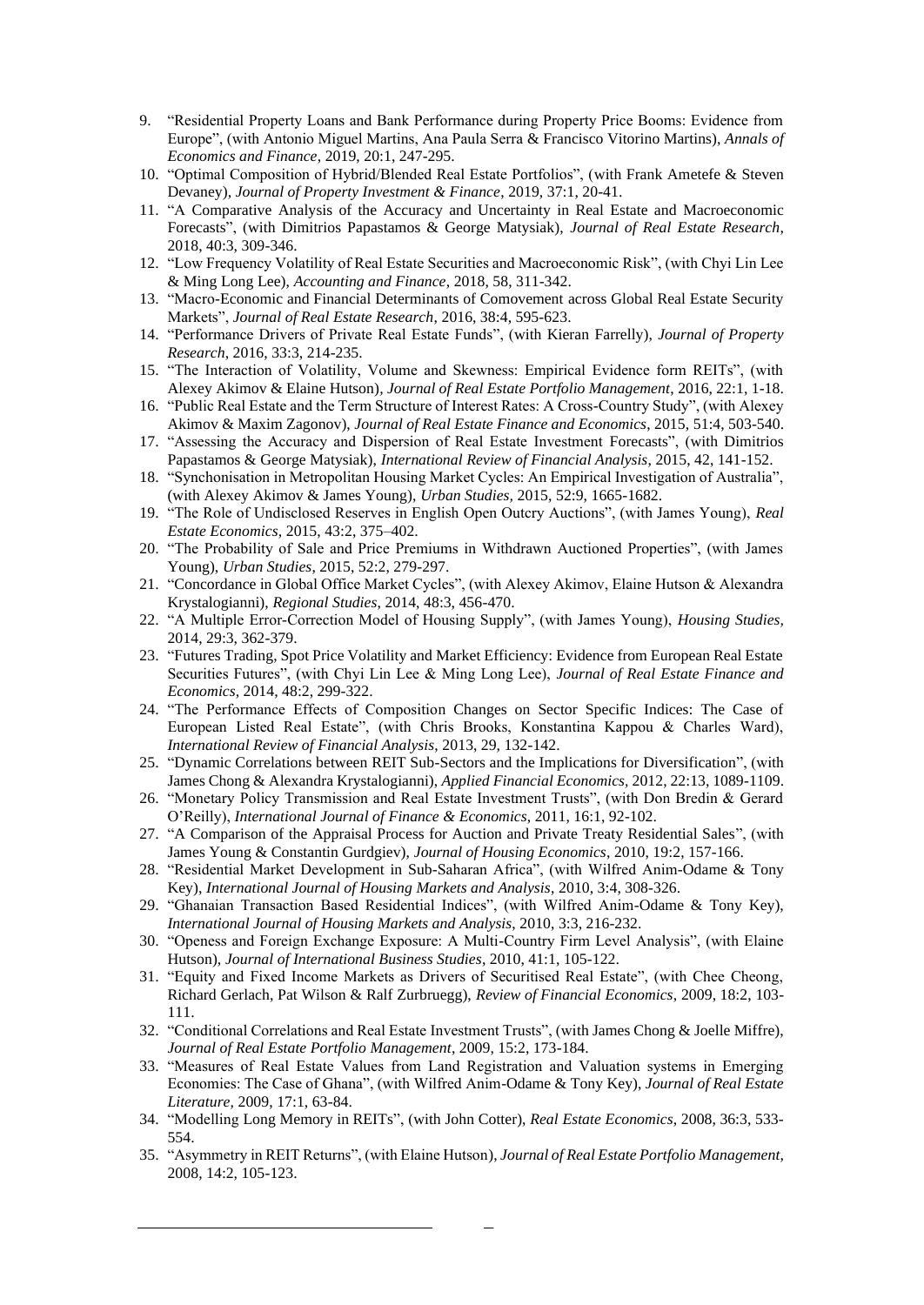- 36. "NY-LON: Does a Single Cross-Continental Office Market Exist ?", (with Cath Jackson & Craig Watkins). *Journal of Real Estate Portfolio Management*, 2008, 14:2, 79-92.
- 37. "Modelling Housing Market Fundamentals: Empirical Evidence of Extreme Market Conditions", *Real Estate Economics*, 2008, 36:1, 1-29.
- 38. "The Substitutability of REITs and Value Stocks", (with Stephen Lee), *Applied Financial Economics*, 2007, 17:7, 541-557.
- 39. "Assessing the Time-Varying Interest Rate Sensitivity of Real Estate Securities", (with Pat Wilson & Ralf Zurbruegg), *European Journal of Finance*, 2007, 13:8, 705-715.
- 40. "Monetary Shocks and REIT Returns", (with Don Bredin & Gerard O'Reilly), *Journal of Real Estate Finance & Economics,* 2007, 35:3, 315-331.
- 41. "Foreign Property Shocks and the Impact on Domestic Securitized Real Estate Markets: An Unobserved Components Approach", (with Pat Wilson & Ralf Zurbruegg), *Journal of Real Estate Finance & Economics*, 2007, 34:3, 407-424.
- 42. "A Comparison of the Forecasting Ability of ARIMA Models", *Journal of Property Investment & Finance*, 2007, 25:3, 223-240.
- 43. "Measuring Spillover Effects across Asian Property Stocks", (with Pat Wilson & Ralf Zurbruegg), *Journal of Property Research*, 2007, 24:2, 123-138.
- 44. "Uncovering Volatility Dynamics in Daily REIT Returns", (with John Cotter), *Journal of Real Estate Portfolio Management*, 2007, 13:2, 119-128.
- 45. "Exploring the Intra-Metropolitan Dynamics of the London Office Market", *Journal of Real Estate Portfolio Management*, 2007, 13:2, 93-98.
- 46. "Forecasting Housing Supply: Empirical Evidence from the Irish Market", (with James Young), *European Journal of Housing Policy*, 2007, 7:1, 1-17.
- 47. "A Multivariate Analysis of REIT Volatility", (with John Cotter), *Journal of Real Estate Finance & Economics,* 2006, 32:3, 305-325.
- 48. "The Abnormal Performance of UK Utility Privatisations", *Studies in Economics and Finance*, 2006, 23:3, 164-184.
- 49. "Real Estate in the Mixed-Asset Portfolio: The Question of Consistency", (with Stephen Lee), *Journal of Property Investment & Finance*, 2006, 24:2, 123-135.
- 50. "Precious y Comportamientos Especulativos en Mercados Inmobiliarios" (Speculative Behavior in Housing Markets: An International Perspective), (with James Young), *Papeles de Economia Espanola* (*Spanish Economic Papers*), 2006, 109, 14-26.
- 51. "Testing the Statistical Significance of Regional & Sector Diversification", (with Stephen Lee), *Journal of Property Investment & Finance*, 2005, 23:5, 391-411.
- 52. "Real Estate Portfolio Construction and Estimation Risk", (with Stephen Lee), *Journal of Property Investment & Finance*, 2005, 23:3, .234-253.
- 53. "The Case for REITs in the Mixed-Asset Portfolio in the Short and Long Run", (with Stephen Lee), *Journal of Real Estate Portfolio Management*, 2005, 11:1, 55-80.
- 54. "A Performance Evaluation of Portfolio Managers: Tests of Micro & Macro Forecasting". *European Journal of Finance*, 2004, 10:5, 391-411.
- 55. "House Price Diffusion and Inter-Regional and Cross-Border House Price Dynamics", *Journal of Property Research,* 2004, 21:4, 301-320.
- 56. "New Empirical Evidence on Heteroscedasticity in Hedonic Housing Models", *Journal of Housing Economics,* 2004, 13:2, 135-153.
- 57. "Valuation Accuracy: A Comparison of Residential Guide Prices & Auction Results", (with James Young), *Property Management*, 2004, 22:1, 45-54.
- 58. "Testing the Statistical Significance of Real Estate in an International Mixed-Asset Portfolio", *Journal of Property Investment & Finance*, 2004, 22:1, 11-24.
- 59. "A Comparison of Alternative Rental Forecasting Models: Empirical Tests on the London Office Market", (with Oliver McGrath), *Journal of Property Research*, 2003, 20:3, 235-260.
- 60. "Tests of the Micro & Macro Forecasting Ability of Real Estate Funds", (with Stephen Lee), *Journal of Property Research*, 2003, 20:3, 207-234.
- 61. "Time-Weighted Portfolio Optimisation", (with Stephen Lee), *Journal of Property Investment & Finance*, 2003, 21:3, 233-249.
- 62. "Estimation of Apartment Submarkets", (with James Berry, Stanley McGreal, James Webb & James Young), *Journal of Real Estate Research*, 2003, 25:2, 159-170.
- 63. "An Examination of Volatility Spillovers in REIT Returns", *Journal of Real Estate Portfolio Management*, 2002, 8:3, 229-238.
- 64. "Ex-ante and ex-post Performance of Optimal REIT Portfolios", *Journal of Real Estate Portfolio*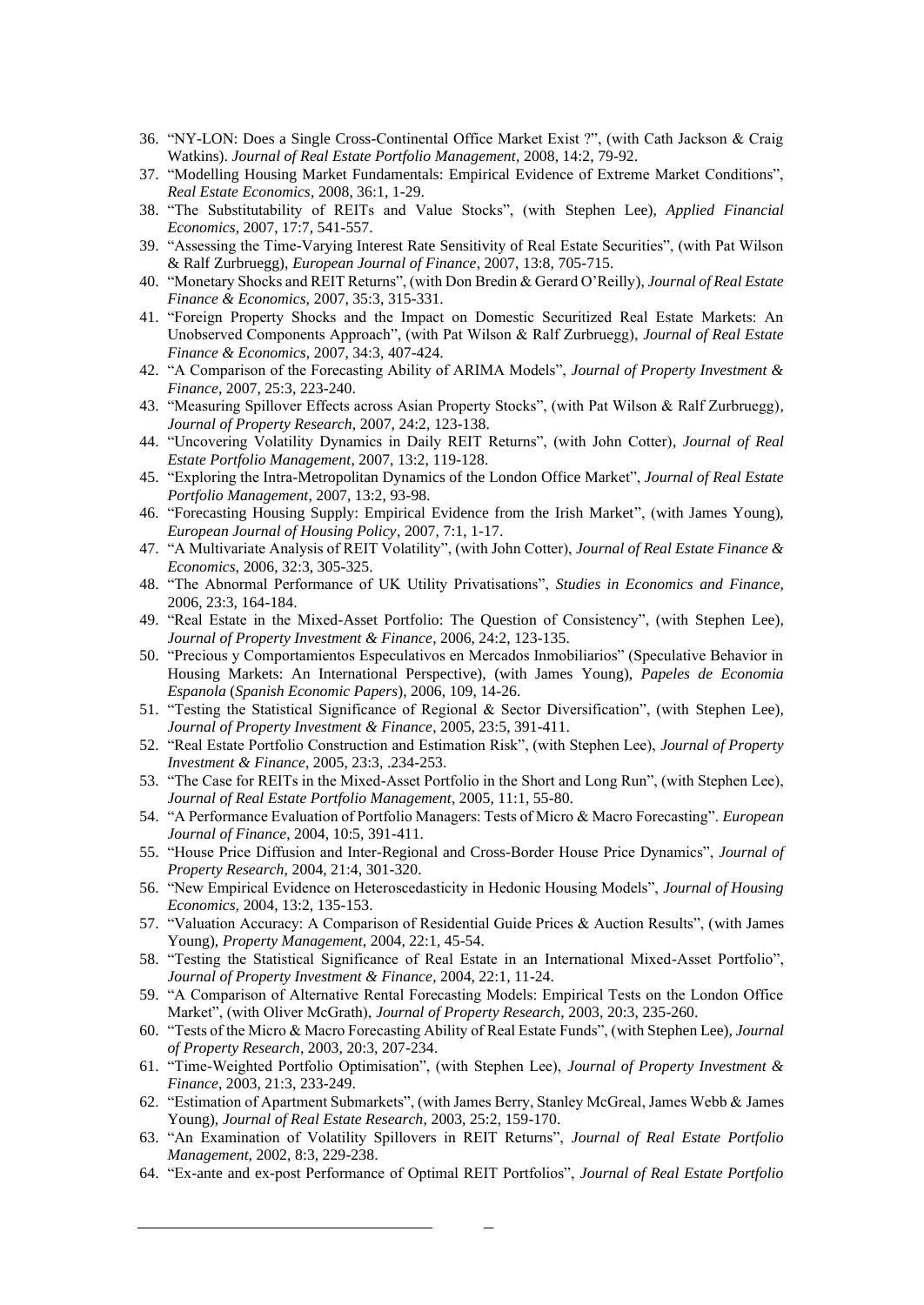*Management*, 2002, 8:3, 199-207.

- 65. "The Sensitivity of European Bank Stocks to Interest Rate Changes", *Multinational Finance Journal*, 2002, 6:3/4, 223-249.
- 66. "Momentum Effects & Mean Reversion in Real Estate Securities", *Journal of Real Estate Research*, 2002, 23:1, 47-64.
- 67. "Government Intervention and its Impact on the Housing Market in Greater Dublin". (with James Berry, Stanley McGreal & James Young), *Housing Studies*, 2001, 16:6, 755-769.
- 68. "The Linkages Between Real Estate Securities in Asia & the Pacific-Rim", (with Ryan Garvey & Gary Santry), *Pacific-Rim Property Research Journal*, 2001, 7:4, 240-257.
- 69. "Evaluating the Investment Attributes & Performance of Property Companies", *Journal of Property Investment & Finance*, 2001, 19:3, 251-266.
- 70. "Bayes-Stein Estimators & International Real Estate Asset Allocation", *Journal of Real Estate Research*, 2001, 21:1, 89-103.
- 71. "Emerging Markets, Downside Risk and the Asset Allocation Decision", *Emerging Markets Review*, 2001, 2:1, 50-66.
- 72. "Tax Policies and Residential Mobility", (with Paul Childs & Mark Hoven Stohs), *International Real Estate Review*, 2001, 4:1, 94-116.
- 73. "Re-Examination of the Inflation-Hedging Ability of Real Estate Securities: Empirical Tests using International Orthogonalized & Hedged Data", *International Real Estate Review*, 2001, 4:1, 26-41.
- 74. "The Long-Term Advantages to Incorporating Indirect Securities in Direct Real Estate Portfolios", *Journal of Real Estate Portfolio Management*, 2001, 7:1, 5-16.
- 75. "Constraining Optimal Portfolios & The Effect on Real Estates Allocation", *Journal of Property Investment & Finance*, 2000, 18:4, 488-506.
- 76. "Contagion Effects & Intra-Industry Information Transfers: The Example of Olympia & York", *Journal of Property Research*, 2000, 17:2, 133-146.
- 77. "A Long Term Analysis of Regional Housing Markets & Inflation", *Journal of Housing Economics*, 2000, 9:1, 24-39.
- 78. "International Real Estate Diversification: Empirical Tests using Hedged Indices", *Journal of Real Estate Research*, 2000, 19:1, 105-131.
- 79. "The Efficiency of the ISEQ Index: Empirical Tests using Daily Data", *Irish Accounting Review,*  2000, 7:1, 109-136.
- 80. "The Performance & Inflation Hedging Ability of Regional Housing Markets", *Journal of Property Investment & Finance,* 1999, 17:3, 239-260.
- 81. "Real Estate's Role in an International Multi-Asset Portfolio: Empirical Evidence using Irish Data", *Journal of Property Research,* 1999, 16:3, 219-242.
- 82. "An Examination of the Inflation Hedging Ability of Irish Real Estate", (with Louis Murray), *Journal of Real Estate Portfolio Management,* 1999, 5:1, 59-69.
- 83. "The Timing & Selection Ability of Fund Managers: Parametric & Non-Parametric Tests", *Irish Accounting Review,* 1998, 5:2, 66-88.
- 84. "Irish Commercial Property as a Portfolio Asset: Its Contribution to Risk Reduction", *Journal of Property Valuation & Investment,* 1997, 15:4, 337-354.
- 85. "Irish Property Funds: Empirical Evidence on Market Timing & Selectivity", (with Ray Kinsella & Ruari O'Healai), *Irish Business & Administrative Research,* 1997, 18:1, 163-176.

#### **Book Chapters and Other Publications**

- 1. "*The Impact of Futures Trading on the Linkages Between European Publicly Listed Real Estate and Direct Real Estate*", (With Chyi Lin Lee & Hyunbum Cho). Research Report for EPRA (European Public Real Estate Association), 2019.
- 2. "Risk Management", (with Shaun Bond), in MacGregor, B., Schultz, R. & Green, R.K. (eds). "*The Routledge Companion to Real Estate Investment*", 2018.
- 3. "*The Sensitivity of European Publically Listed Real Estate to Interest Rates*", (With Alexey Akimov & Chyi Lin Lee). Research Report for EPRA (European Public Real Estate Association), 2014.
- 4. "*Re-Assessing the Accuracy of UK Property Forecasts*", (with George Matysiak & Dimitrios Papastamos). Report for the Investment Property Forum, 2012.
- 5. "*The Performance Effects of Index Composition Changes*", (With Chris Brooks, Konstantina Kappou & Charles Ward). Research Report for EPRA (European Public Real Estate Association), 2012.
- 6. "The Dynamics of the Irish Housing Market", in Bardhan, A., Edelstein, R. & Kroll, C. (eds). "*One World, One Crisis: The Global Housing Market Meltdown*", 2011.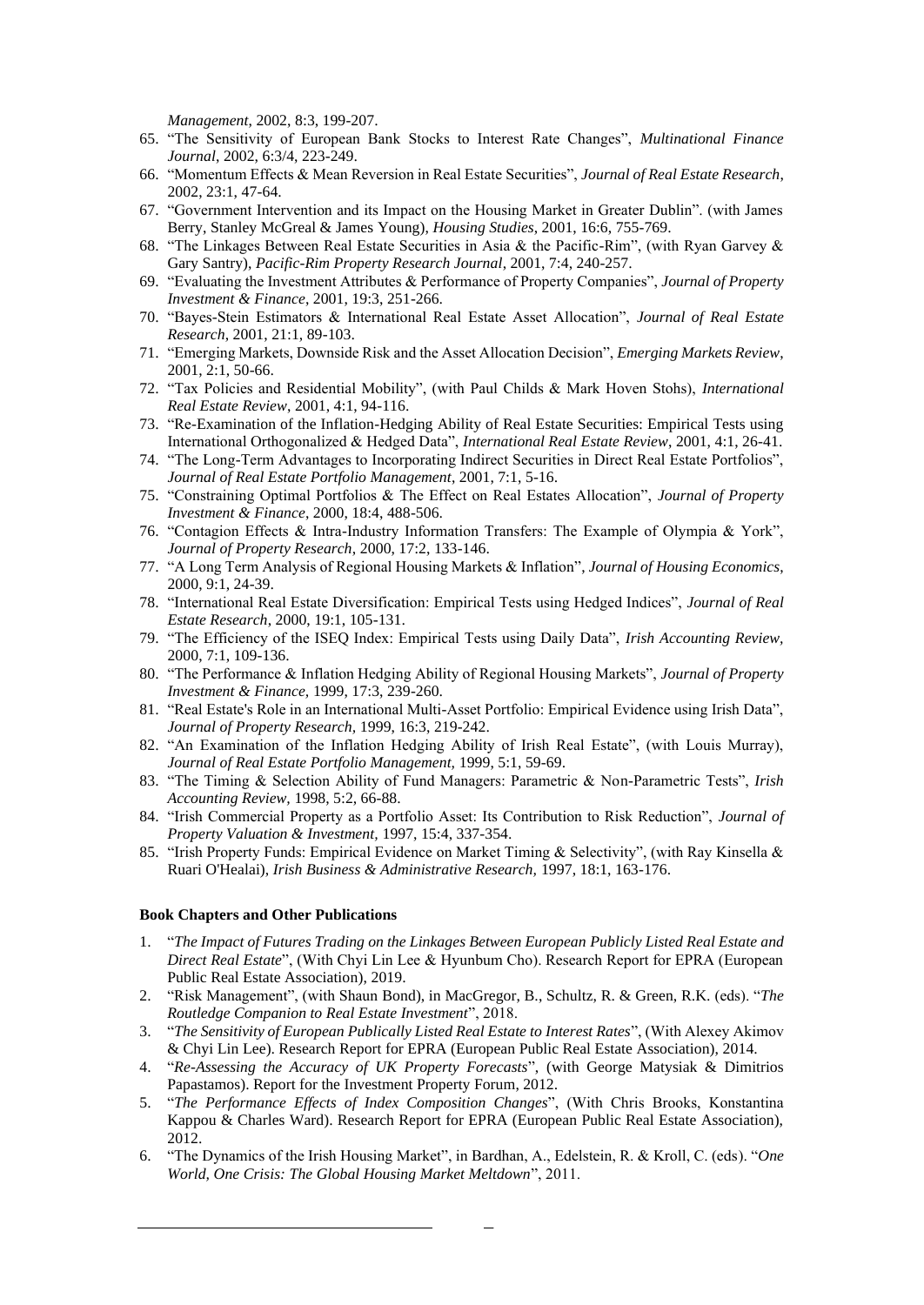- 7. "The US REIT Market", in McGreal, S. & Ramon, S. (eds). "*The Introduction of REITs in Europe: A Global Perspective*", 2008. {second edition 2014}
- 8. "The Development of Real Estate Investment Trusts", in McGreal, S. & Ramon, S. (eds). "*The Introduction of REITs in Europe: A Global Perspective*", 2008. {second edition 2014}
- 9. "*Real Estate Portfolio Investment*", CAIA Level 2 Handbook, 2008.
- 10. "*Panel Modelling of the Finish Real Estate Market*". Commissioned Report for KTI, December 2007.
- 11. "*Estimating Real Estate Risk Premium in Emerging Markets*". Commissioned Report for Jones Lang LaSalle, September 2007.
- 12. "*Cross-Sectional Performance Evaluation of Non-Traded Real Estate Funds*". Commissioned Report for INREV (European Association for Investors in Non-Listed Real Estate Vehicles), February 2007.
- 13. "*Driving Forces in the Performance Attributes of Real Estate Funds*". Commissioned Report for INREV (European Association for Investors in Non-Listed Real Estate Vehicles), February 2006.
- 14. "*Decomposing the Yield on Residential Investments*". (with Tony Key). Commissioned Report for Knight Frank, February 2006.
- 15. "*International Real Estate Portfolio Construction & Strategy*", IPF Handbook on International Real Estate, 2004.
- 16. "*Pricing Policy in the Irish Mortgage Market*", (with James Young). Commissioned Report for EBS Building Society, June 2004.
- 17. "*Forecasting Estimates of the Residential Property Market in Greater Dublin*". Commissioned Report for Grosvenor plc, February 2004.
- 18. "*Market Conditions in the Irish Housing Market: An Assessment of Fundamental Values and Speculative Behaviour*". Funded by the Irish Mortgage Council, October 2003.
- 19. "*Real Estate Portfolio Construction and Indexing*". Report for the Real Estate Research Institute, April 2002.
- 20. "The Impact of Monetary Union on Diversification Opportunities in European Capital Markets", (with Gary Santry), in Moser, T. & Schips, B. (eds). *EMU, Financial Markets and the Outside World*. Kluwer Academic Publishers: Dordrecht, 2000.
- 21. "*The Short-Term Impact of the Bacon Report*". Commissioned Report for the Institute of Bankers in Ireland, 1999.
- 22. "A Performance Evaluation of Real Estate Portfolio Managers", in the published proceedings of the RICS Cutting Edge 1999 Property Research Conference, RICS: London, 1999, ISBN: 0-85406-980- 1
- 23. "*The Daily Co-Movement of Irish Equities*", Institute of European Finance Research Papers, 1998. ISSN: 0269-3933
- 24. "*Real Estates Required Return: Does it Deserve a Place in a Mixed Asset Portfolio*", in the published proceedings of the RICS Cutting Edge 1998 Property Research Conference, RICS: London, 1998, ISBN: 0-85406-946-1
- 25. "Irish Financial Data Sources", (with Paul Ryan), in Brannick, T. & Roche, W. (eds). *Business Research Methods: Strategies, Techniques & Sources.* Oak Tree Press: Dublin, 1997.

#### **Selected Working Papers and Research in Progress**

- "Strategic Bidding in Two-Stage Land Auctions in China ", with Shuping Wu (Tsinghua University), Zan Yang (Tsinghua University) & James Young (University of Washington).
- "Assessing the Accuracy of Housing Start Forecasts", with Dimitrios Papastamos (Cerved Property Services) & James Young (University of Washington).
- "REITs Price Reactions to Changes in Interest Rates Before and During Zero Lower Bound", with Alexey Akimov (Lancaster University).
- "Commonalities and Synchronisation across US Office Market Cycles" with Alexey Akimov (Lancaster University) & James Young (University of Washington).
- "Does REIT Institutional Ownership Affect Idiosyncratic Risk?", with Ranoua Bouchouicha (Ghent University) and Heidi Falkenbach (Aalto University).
- "The Impact of Futures Trading on the Linkages between Public and Private Real Estate", with Chyi Lin Lee (University of New South Wales) & Hyunbum Cho (University of South Australia).
- "Non-Linear Mean Reversion in the Discount to Net Asset Value of Public Real Estate Firms", with Alexey Akimov (Lancaster University)*.*
- "Cross-Border Information Flows: The Sensitivity of Emerging Markets to U.S. Interest Rates", with Alexey Akimov (Lancaster University).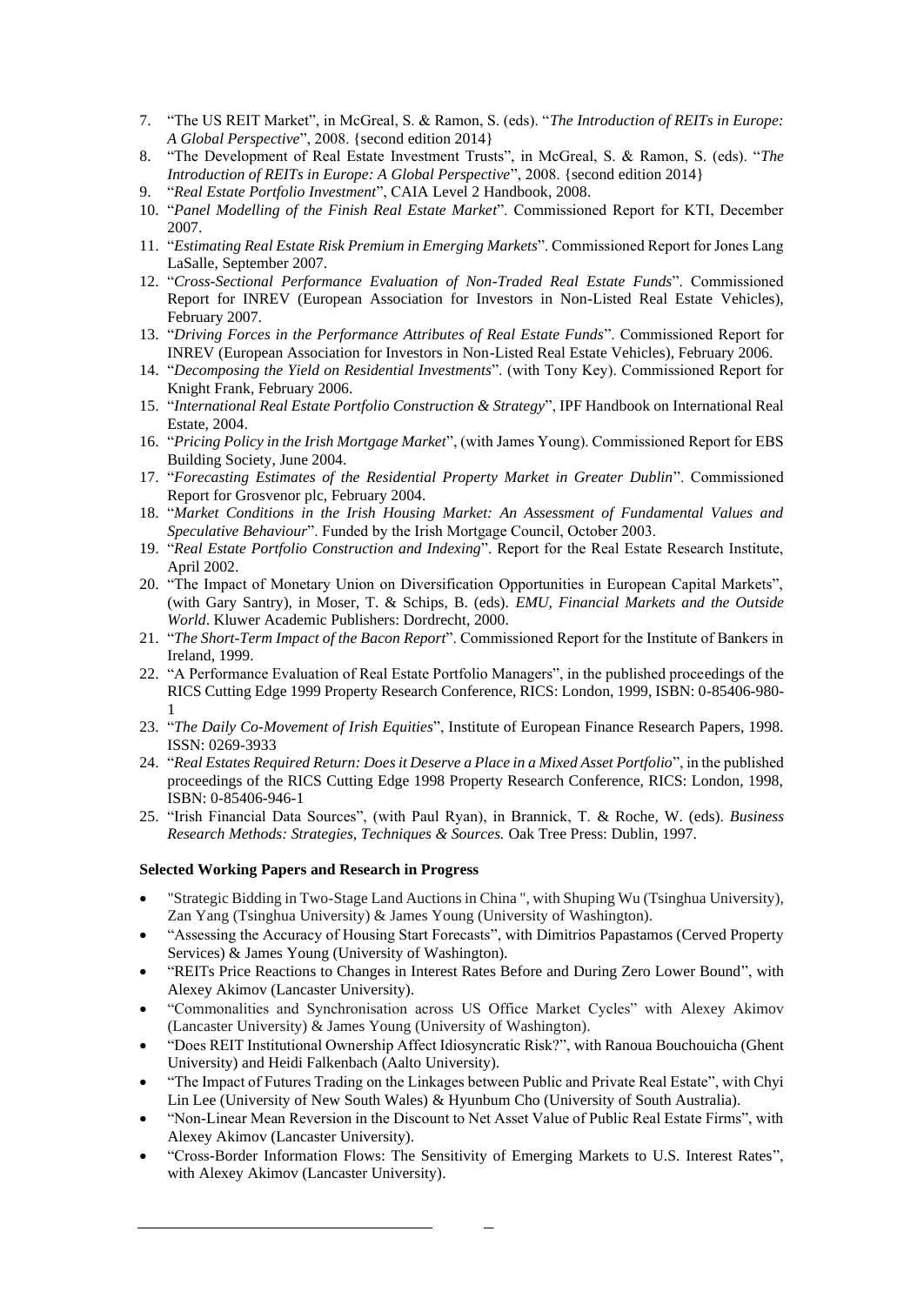• "Housing Markets and Monetary Policy: An International Comparative Examination of Monetary Shocks", with Alexey Akimov (Lancaster University).

# **Research Students**

- Abdullah Alfalah, PhD, 2014-2018 (part-time), Henley Business School, University of Reading, (Challenges and Opportunities Facing Emerging Real Estate Markets: An Empirical Examination of the Kuwait Real Estate Market)
	- o Currently: Lecturer, Gulf University for Science and Technology
- Frank Ametefe, PhD, 2012-2018, Henley Business School, University of Reading, (Re-Visiting the Asset Allocation Decision in Real Estate: The Case of Defined Benefit versus Defined Contribution Pension Funds)
	- o Currently: Lecturer, University of Cape Town
- Mutale Katyoka, PhD (part-time), 2011-2019, Henley Business School, University of Reading, (Risk Driven Investment in Real Estate)
	- o Currently: Lecturer, University of the West of England
- Kieran Farrelly, PhD (part-time), 2010-2016, Henley Business School, University of Reading, (Performance Evaluation and Risk Management of Unlisted Real Estate Funds)
	- o Currently: Head of Real Estate Global Solutions, Schroders Capital
- Annisa Dian Prima, PhD, 2010-2013, Henley Business School, University of Reading, (Managerial Structures and Corporate Governance in Asian REITs)
	- o Currently: Investment Associate, Greystar
- Dimitrios Papastamos, PhD, 2009-2013, Henley Business School, University of Reading, (Forecasting Accuracy: The Case of Rental Forecasts). {initially at Bayes Business School, City University of London}
	- o Currently: Head of Research, Cerved Property Services
- Miguel Corte-Real, MPhil, 2009-2011, Bayes Business School, City University of London, (The Role of Risk in Portfolio Management )
	- o Currently: Head of Pan-European Equity Product, Fidelity
- Alexey Akimov, PhD, 2008-2012, Henley Business School, University of Reading, (The Interest Rate Sensitivity of Listed Real Estate Securities). {initially at Bayes Business School, City University of London }
	- o Currently: Senior Lecturer, Department of Accounting & Finance, Lancaster University
- Wilfred Anim-Odame, PhD, 2005-2008, Bayes Business School, City University of London, (Real Estate Markets in Emerging Economies: The Case of Ghana).
	- o Currently: Director, Land Valuation Division, Lands Commission, Ghana.
- Caitriona MacGuiness (nee O'Brien), MComm, 2003-2005, University College Dublin, (An Empirical Examination of Alternative Investment Vehicles).
	- o Currently: Senior Investment Consultant, Mercer

# **LECTURING:**

# **Old Dominion University**

• Real Estate Finance (undergraduate), 2021-

# **University of Washington**

- Advanced Real Estate Finance & Investment (graduate), 2016-2017
	- o Average Evaluation: 4.40
- Introduction to Real Estate Finance (undergraduate), 2018-2021 o Average Evaluation: 4.10
- Real Estate Asset and Portfolio Management (undergraduate), 2018-2021 o Average Evaluation: 4.50
- Real Estate Capital Markets (graduate), 2018-2021
	- o Average Evaluation: 4.80
- Real Estate Finance & Investment (graduate), 2016-2021
	- o Average Evaluation: 4.15
- Real Estate Portfolio Management (graduate), 2020-2021
	- o Average Evaluation: 3.80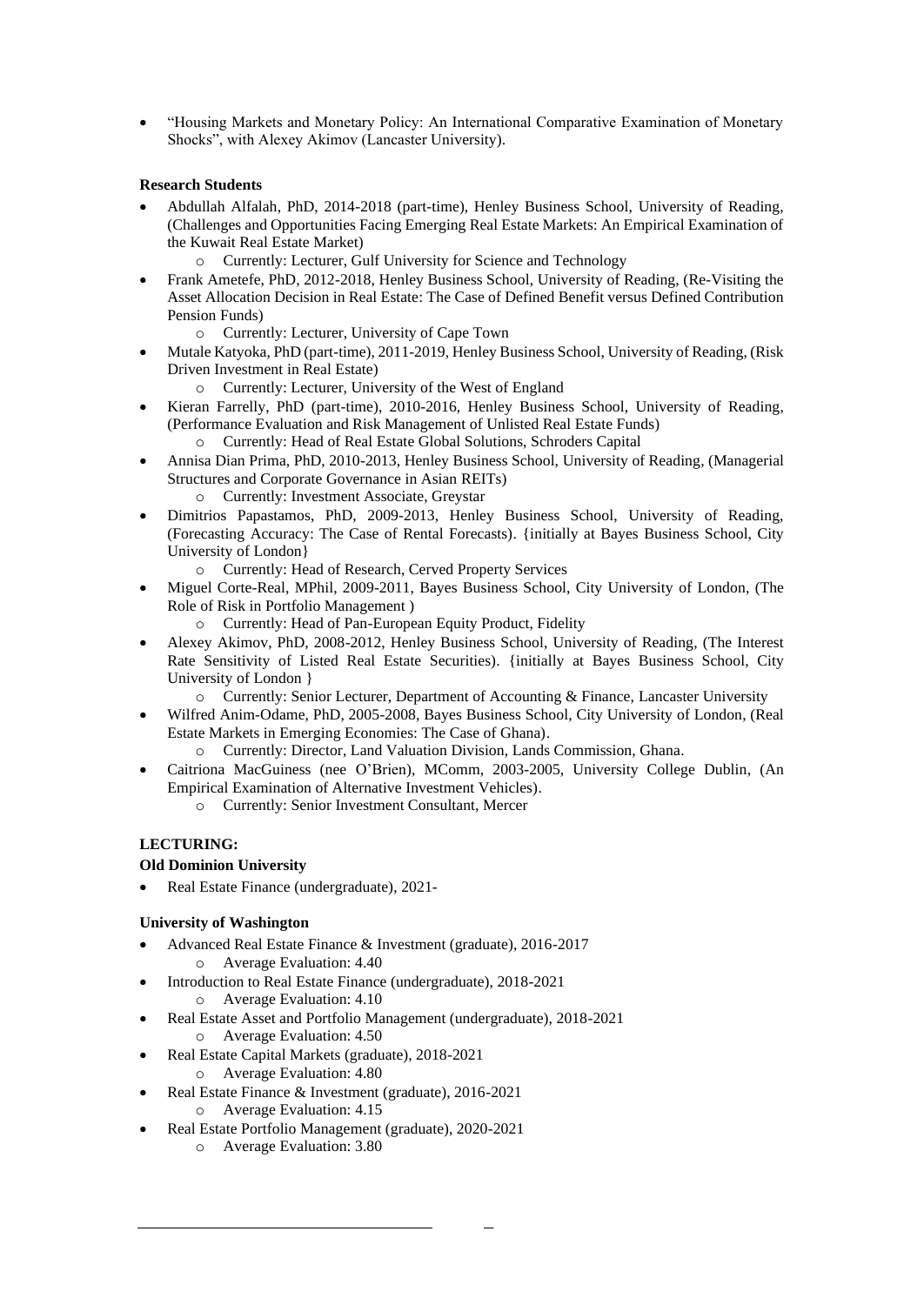# **University of Reading**

- Investment Strategy & Management (BSc Investment and Finance), 2012-2013
- Finance and Markets (BSc Investment and Finance), 2010-2016 o Average Evaluation: 4.55
- Real Estate Finance and Debt Markets (MSc Real Estate Finance), 2014-2015 o Average Evaluation: 4.65
- Investment & Financial Modelling (MSc Real Estate Finance), 2011-2016 o Average Evaluation: 4.80
- Real Estate Investment & Market Analysis (MSc Real Estate Finance), 2011-2017 o Average Evaluation: 4.61
- Real Estate Investment & Securities (MSc Real Estate), 2010-2011, 2014-2016 o Average Evaluation: 4.67
- Real Estate Portfolio Management (MSc Real Estate Finance & Investment-part time), 2010-2014
- Real Estate Securities (MSc Real Estate Finance and MSc Real Estate Finance & Investment-part time), 2010-2016
	- o Average Evaluation: 4.74

# **City University of London**

- Investment Markets (MSc Real Estate Investment), 2006-2009 o Average Evaluation: 4.46
- Financial Risk Modelling (MSc Program Elective), 2008-2010
- Mortgage Backed Securities (MSc Program Elective), 2004-2011
	- o Average Evaluation: 4.31
- Portfolio Risk Management (MSc Real Estate Investment), 2004-2006, 2009-2010 o Average Evaluation: 4.42
- Real Estate Capital Markets (MSc Real Estate Investment), 2007-2011 o Average Evaluation: 4.34
- Real Estate Development (MSc Program Elective), 2006-2007
	- o Average Evaluation: 4.11
- Real Estate Investment Analysis & Development Appraisal (MSc Real Estate Investment, MSc Real Estate, MSc Corporate Real Estate Finance & Strategy & MA Property Valuation & Law), 2005- 2010
	- o Average Evaluation: 4.38
- Real Estate Investment Research Methods (MSc Real Estate Investment), 2005-2008 o Average Evaluation: 4.10
- Real Estate Modelling & Market Dynamics (MSc Real Estate Investment), 2007- 2010 o Average Evaluation: 4.42
	- Real Estate Portfolio & Fund Management (MSc Program Elective), 2007-2008 o Average Evaluation: 4.00
- Research Project Management Skills (MSc Real Estate Investment, MSc Real Estate, MSc Corporate Real Estate Finance & Strategy & MA Property Valuation & Law), 2007-2010
	- o Average Evaluation: 4.10

# **Smurfit School of Business, University College Dublin**

- Business Finance (Graduate Diploma Programs), 2000-2003
	- o Average Evaluation: 4.13
- Business Research Methods (Masters of Business Studies Program), 1995-1999
	- o Average Evaluation: 3.71
- Capital Markets (MSc Finance), 1999-2001
	- o Average Evaluation: 4.21
- Financial Management (Bachelor of Commerce-BComm), 1997-1998
- International Finance (MSc Finance & MSc Quantitative Finance), 1998-1999, 2003-2005 o Average Evaluation: 4.17
- International Financial Management (MSc International Business), 1997-2003 o Average Evaluation: 4.10
- Investment Management (MSc Finance-Hong Kong), 2001-2005
- Investment & Portfolio Management (Bachelor of Commerce-BComm), 1996-1997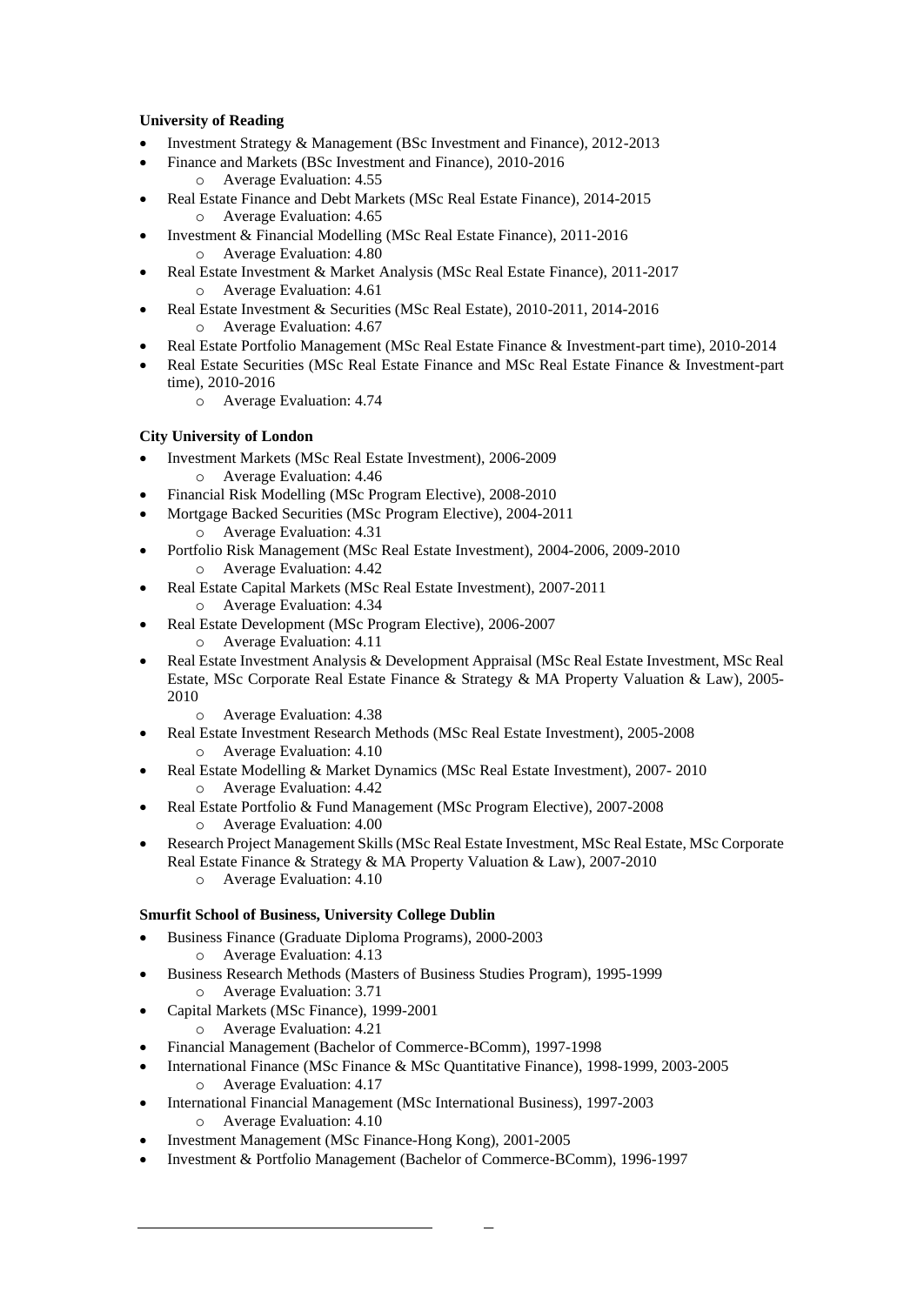- Portfolio Management (MSc Finance & MSc Quantitative Finance), 1998-2005 o Average Evaluation: 4.15
- Principles of Finance (Bachelor of Commerce-BComm), 1996-1997
- Real Estate Investment (MBA, MSc Finance, MSc Quantitative Finance), 1998-2010 o Average Evaluation: 4.26
- Real Estate Modelling & Forecasting (MSc Quantitative Finance), 2004-2006 o Average Evaluation: 4.29
- Security Analysis & Portfolio Management (BSc Finance-Singapore), 1999-2005
- Treasury & Risk Management (BSc Finance-Singapore), 2003-2005

### **Visiting Lecturing**

- University of Adelaide, Australia, 2010 Treasury and Financial Risk Management (Master of Applied Finance)
- University of Auckland, New Zealand, 2008 Real Estate Securitisation (Master of Property)
- EDHEC Business School, France, 2006-2008 Alternative Investment 1: Real Estate & Private Equity (MSc Risk and Asset Management)

# **PROFESSIONAL ACTIVITIES**

# **Honors & Awards**

- Received Nick Tyrrell Research Prize for 2018, "Optimal Composition of Hybrid/Blended Real Estate Portfolios", with Frank Ametefe (University of Cape Town) & Steven Devaney (University of Reading). The Nick Tyrrell Prize was established by INREV, IPF and SPR to recognise '*innovative applied research in real estate investment*'.
- Received Best Referred Paper Award at the 2015 Pacific-Rim Real Estate Society annual conference. "Low-Frequency Volatility of Property Securities in Relation to Macroeconomic Risk", with Chyi Lin Lee (University of New South Wales) & Ming Long Lee (National Dong Hwa University).
- Rankings for real estate researchers in the period 1973-2008 based on the leading 3 US journals (*Real Estate Economics*, *Journal of Real Estate Finance & Economics* & *Journal of Real Estate Research*): 2<sup>nd</sup> in Europe, 2<sup>nd</sup> outside the US and 40<sup>th</sup> in the world. The rankings were published in the *Journal of Real Estate Finance & Economics.*
- Rankings for real estate researchers in the period 2001-2006 based on the leading 3 US journals (*Real Estate Economics*, *Journal of Real Estate Finance & Economics* & *Journal of Real Estate Research*):  $2<sup>nd</sup>$  in Europe,  $5<sup>th</sup>$  outside the US and  $20<sup>th</sup>$  in the world. The rankings were published in the *Journal of Real Estate Research.*
- Bayes Business School Research Prize, 2008.
- International Real Estate Society Achievement Award, 2006, "*for outstanding achievement in real estate research, education and practice at the international level*".
- Received one of three commendations for papers in the 2006 issues of *Studies in Economics & Finance*. "The Abnormal Performance of UK Utility Privatisations", (23:3, 164-184, 2006).
- Received one of three commendations for papers in the 2004 issues of *Property Management*. "Valuation Accuracy: A Comparison of Residential Guide Prices & Auction Results", with James Young (University of Auckland), (22:1, 45-54, 2004).
- University College Dublin President's Research Award, 2004, "*An International Comparison of Foreign Exchange Exposure*", (with Elaine Hutson).
- American Real Estate Society Red Pen Award for Refereeing Services for the *Journal of Real Estate Portfolio Management*, 2004.
- Real Estate Research Institute's Research Award, 2001, "*Real Estate Portfolio Construction and Indexing*".
- University College Dublin President's Research Award, 2001, "*Economic, Demographic & Fiscal Influences on Housing Market Dynamics*".
- Received Best Investment Paper Award at the 2001 European Real Estate Society annual conference. "Time-Weighted Portfolio Optimisation", with Stephen Lee (University of Reading), *Journal of Property Investment & Finance*, (21:3, 233-249, 2003).
- Received Best International Investment/Portfolio Management Paper Award at the 2001 American Real Estate Society annual meeting. "Momentum Effects & Mean Reversion in Real Estate Securities", *Journal of Real Estate Research*, (23:1, 47-64, 2002).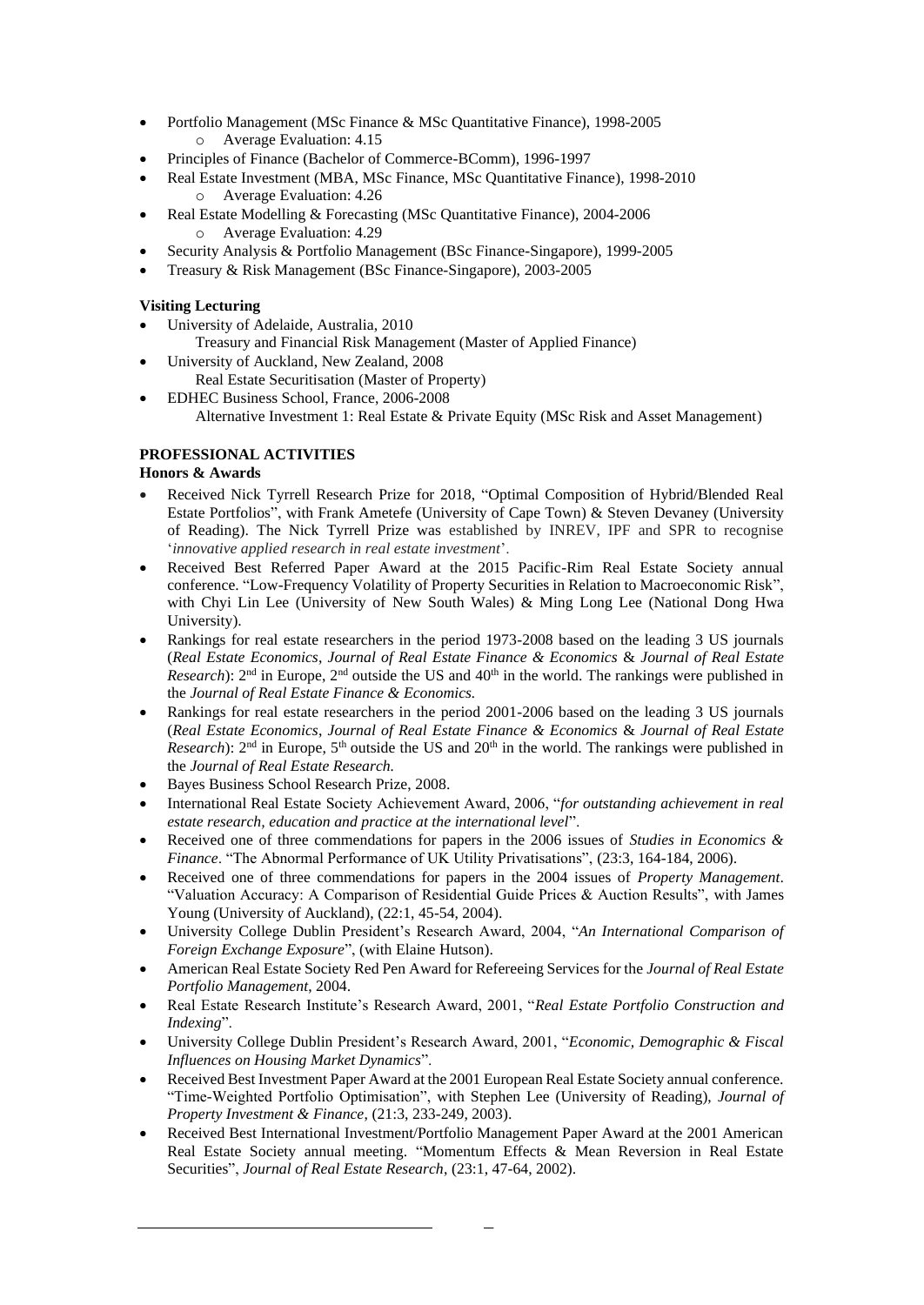- Received Best International Investment/Portfolio Management Paper Award at the 2000 American Real Estate Society annual meeting. "Bayes-Stein Estimators & International Real Estate Asset Allocation", *Journal of Real Estate Research*, (21:1, 89-103, 2001).
- Faculty of Commerce, University College Dublin, Research Funding, 1999, Project on alternative risk measures and estimation error in portfolio analysis.
- Received Best International Investment/Portfolio Management Paper Award at the 1999 American Real Estate Society annual meeting. "International Real Estate Diversification: Empirical Tests using Hedged Indices", *Journal of Real Estate Research*, (19:1, 105-131, 2000).
- Smurfit School of Business, University College Dublin, PhD Student Prize, 1998.
- Citation of Excellence, Highest Quality Rating by Anbar Intelligence for paper "Irish Commercial Property as a Portfolio Asset: Its Contribution to Risk Reduction", *Journal of Property Valuation & Investment*, (15:4, 337-354, 1997).
- Lisney Research Fellowship in Real Estate, University College Dublin, 1994-1999.
- Faculty of Commerce, University College Dublin, Postgraduate Research Fellowship, 1993-1994.

### **Professional Activities**

- Member of the Judging Panel for the Nick Tyrrell Research Prize, 2020-
- Member of the Steering Group for the Seattle Chapter of FIBREE (Foundation for International Blockchain and Real Estate Expertise), 2018-2021
- Advisory Board of the Up for Growth National Coalition, 2018-
- Member of the Board of Directors of the American Real Estate Society, 2014
	- o President, 2020-21
	- o Program Chair, 2019 ARES Annual Meeting, Scottsdale, Arizona
	- o Co-Editor of the *Journal of Real Estate Portfolio Management*, 2014-2021
- Member of the Board of Directors of the International Real Estate Society, 1999-2011
	- o President, 2008; Past President, 2009-2011
	- o Director of Communications, 1999-2007
- Member of the Board of Directors of the European Real Estate Society, 1998-2008
	- Conference & Program Chair, 2007 ERES Annual Conference, London, UK
		- o Conference & Program Chair, 2005 ERES Annual Conference, Dublin, Ireland
		- o Director of Communications, 1998-2004
- Co-Editor of the *Journal of Real Estate Portfolio Management*, 2014
	- o Joint editor with Peng Liu, Cornell (2014-) & Greg MacKinnon, PREA (2014-18)
	- $\circ$  Chair, JREPM Symposium on Real Estate Portfolio & Risk Management, London May 26<sup>th</sup> 2016
- Associate Editor; *Finance Research Letters*, 2014-2020
- Guest co-editor (with Geoff Meen, University of Reading) of a special issue of the *Journal of Housing Economics,* 2006, 15:3.
- Member of Editorial Board: *Studies in Economics & Finance* (2010-), *Journal of Property Research*  (2009-), *Journal of Real Estate Portfolio Management* (2004-2014)
- Member of the International Assessment Board for the Irish Research Council for the Humanities and Social Sciences Research Scholars Program, 2008.
- External Examiner: National University of Singapore (PhD 2009, 2010, 2014, Research Masters, 2004, 2005); Nottingham Trent University (PhD 2019); Royal Melbourne Institution of Technology (PhD 2021); Technological University Dublin (BSc Management of Credit, 2004-2006); University College Dublin (PhD 2012, Graduate Finance Programs, 2016-2019); University of Dublin, Trinity College (PhD 2009); University of Gloucestershire (PhD 2012); University of Hong Kong (PhD 2016, 2020); University of Lincoln (PhD 2013); University of Melbourne (PhD 2008); University of Pretoria (PhD 2012); University of Reading (MSc Real Estate 2007-2010); University of the Witwatersrand (PhD 2020).
- Member of the Advisory Boards/Program Committees for the following conferences:
	- American Real Estate Society Annual Meeting (2018); Eastern Finance Association Conference (2008, 2015); European Financial Management Association Conference (2020, 2021); European Real Estate Society Conference (2018); FMA European Conference (2001); International Real Estate Society World Congress (2001); World Finance Conference (2016 & 2018).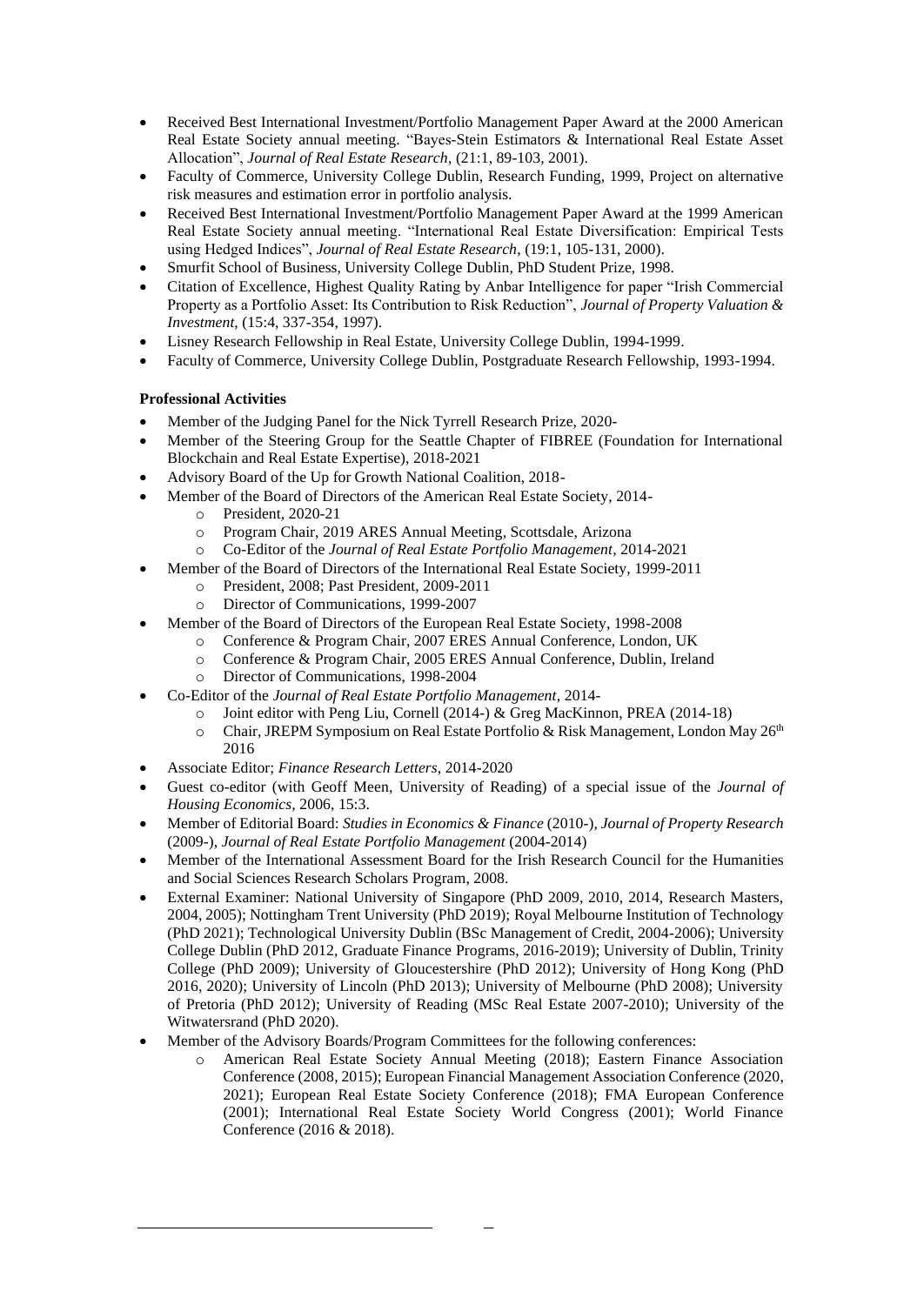- Referee for journals such as
	- o *Advances in Complex Systems, The Annals of Regional Science, Buildings, Economic Modelling, Empirical Economics, Entropy, European Journal of Real Estate Research, Financial Review, Global Finance Journal, Housing & Society, Housing Studies, International Journal of Economics & Management*, *International Journal of Housing Markets & Analysis*, *International Journal of Strategic Property Management*, *International Real Estate Review*, *International Review of Financial Analysis*, *Irish Journal of Management, Journal of Banking & Finance, Journal of Economics & Business, Journal of Empirical Finance, Journal of Financial Management of Property & Construction, Journal of Financial Markets, Journal of Housing Economics*, *Journal of Housing Research, Journal of International Money & Finance, Journal of Property Research, Journal of Real Estate Finance & Economics, Journal of Real Estate Portfolio Management, Journal of Real Estate Research, Journal of Regional Science, Managerial Finance, Physica A, Real Estate Economics (AREUEA Journal), Regional Studies, Research in International Business & Finance, Spatial Economic Analysis, Studies in Economics & Finance, Sustainability, Symmetry, Urban Studies* and publishers Prentice-Hall, John Wiley.

#### **Conference Presentations**

AIDEA-Italian Academy of Management (2013); American Real Estate Society (1998-2001, 2003- 2006, 2008, 2011-2019, 2021, 2022); AREUEA International Conference (1998, 2003, 2006-2008, 2014, 2015, 2017); AREUEA National Conference (1999); Asian Real Estate Research Symposium (2013, 2014); Asian Real Estate Society (2003, 2006-2007, 2013, 2015, 2017, 2019); ASSA Meetings (1999, 2000, 2002, 2005, 2006, 2007); Eastern Finance Association (2007); European Real Estate Society (1998-2000, 2002, 2004-2007, 2012-2015, 2018); FMA Annual Meeting (1999, 2000, 2006, 2008, 2013); FMA European Conference (2000, 2013, 2015); Global Finance Conference (2005, 2007); Hong Kong-Singapore Symposium on Real Estate Research (2004, 2005, 2006); Indian Finance Conference (2014); INFINITI Conference on International Finance (2006); International Finance & Banking Society Conference (2013); Irish Accounting & Finance Association (1998); Latin American Real Estate Society (2014); Maastricht-MIT-NUS Symposium (2009); Mid-West Finance Association (2001); Pacific-Rim Real Estate Society (2000, 2003-2006, 2012, 2015, 2022); Portuguese Finance Network Conference (2012); Southern Finance Association (2008); World Finance and Banking Symposium (2015).

#### **Seminar Presentations**

Aarhus School of Business (2005); California State University-Fullerton (2000); Goethe University (2004); Monash University (2014); National University of Singapore (2003, 2004); Swiss Federal Institute of Technology (1998); University College Dublin (2012); University of Adelaide (2010); University of Amsterdam (2006); University of Auckland (2008); University of Glasgow (2019); University of Manchester (2013, 2019); University of Reading (2000, 2009).

Internal Seminar Presentations: University College Dublin (1995, 1999, 2001, 2003-2005); City University of London (2005, 2007, 2008); University of Reading (2011, 2013, 2015).

#### **Executive Education/Industry Conferences**

- Co-Chair, University of Washington/ULI Symposium: Future Proofing Brick and Mortar-A Retail Roundtable, May 7<sup>th</sup> 2021.
- Co-Chair, Innovate Housing Conference, Fannie Mae-University of Washington, Seattle, November  $5<sup>th</sup>$  2019.
- Panel on Disruption in Real Estate, Appraisal Institute, Seattle Chapter Fall Conference, September 27th 2019.
- Co-Chair, University of Washington Real Estate Symposium: PropTech, Innovation and the Future of Real Estate, Seattle, May 29<sup>th</sup> 2019.
- Panel on the Future of Real Estate, AEC Hackathon, Seattle, April 27<sup>th</sup> 2019
- Nick Tyrell Research Prize INREV/IPF/SPR Joint Seminar, "Optimal Composition of Hybrid/Blended Real Estate Portfolios", London, February 28th 2019.
- Blockchain + Commercial Real Estate Myths vs Facts, Foundation for International Blockchain and Real Estate Expertise (FIBREE) Seminar, Seattle, January 23rd 2019.